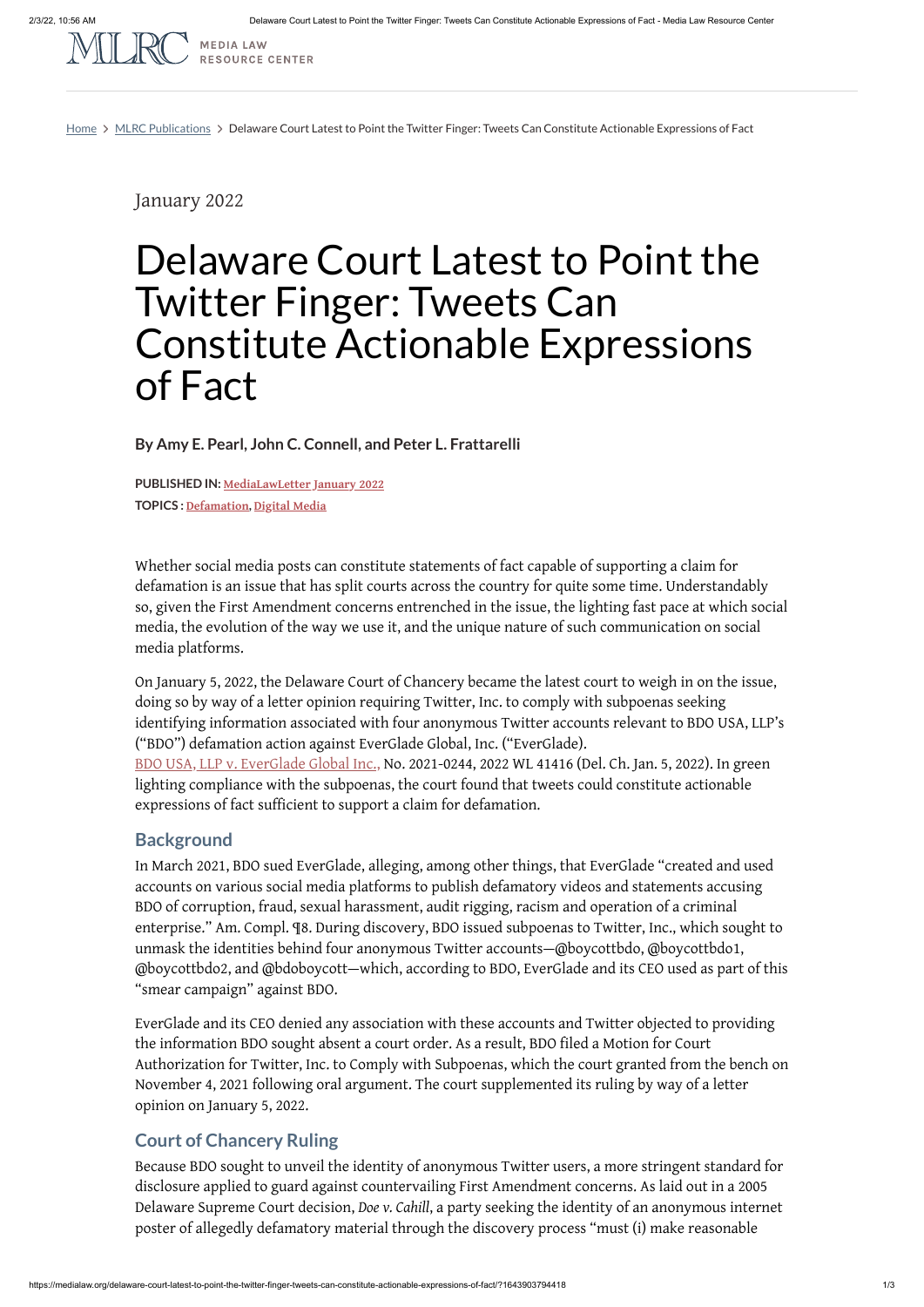2/3/22, 10:56 AM Delaware Court Latest to Point the Twitter Finger: Tweets Can Constitute Actionable Expressions of Fact - Media Law Resource Center

https://medialaw.org/delaware-court-latest-to-point-the-twitter-finger-tweets-can-constitute-actionable-expressions-of-fact/?1643903794418 2/3

efforts to notify the speaker and allow the speaker an opportunity to respond and (ii) introduce facts sufficient to create a genuine issue of material fact that would defeat a motion for summary judgment." *BDO USA, LLP*, 2022 WL 41416, at \*2 (citing *Doe v. Cahill*, 884 A.2d 451, 460-61 (Del. 2005)).

Applying that standard to the matter at hand, the Court of Chancery found that BDO satisfied both *Cahill* prongs. On the first, it found BDO had made reasonable efforts to notify the posters and allow each to respond because Twitter sent notice and a copy of the subpoenas to the email addresses associated with the four accounts. On the second, the court determined that BDO met its burden in showing it would overcome a motion for summary judgment on its claim for defamation. Under Delaware law, a cause of action for defamation traditionally has four elements: "1) the defendant made a defamatory statement; 2) concerning the plaintiff; 3) the statement was published; and 4) a third party would understand the character of the communication as defamatory." *Id.* at \*3 (citing *Cahill*, 884 A.2d at 463). A public figure plaintiff must establish two additional elements: "that 5) the statement is false and 6) that the defendant made the statement with actual malice." *Id.* at \*3 (citing *Cahill*, 884 A.2d at 463-64).

The court focused its analysis on the first element—whether the defendant made a defamatory statement—which has plagued many courts who have previously decided this issue. That element turns on whether the allegedly defamatory statement is one of fact or one of protected opinion and whether the statement is capable of a defamatory meaning. On this score, the court rejected EverGlade's argument that social media outlets like Twitter are informal forums for personal opinions and not reliable sources of information. Citing to academic research on how individuals obtain news, the court reasoned that social media has evolved from the blogs, forums, and chatrooms of the new millennium into platforms people use as a news source. Putting aside academic research, the court explained it was clear that individuals rely on social media to consume news. Take, for instance, the fact that when Elon Musk tweets about his own company—or even Dogecoin—the stock market moves. Recognizing that individuals get their news on social media, Congress has even introduced bills requiring platforms to expand their account verification practices. Viewed in this modern landscape, the court concluded that tweets are not *per se* opinions for purposes of a defamation claim, but instead could constitute actionable expressions of fact.

With that framework in mind, the court analyzed each tweet. Some, like those that generally accused BDO and its CEO of racism, fell into the category of opinion. On the other hand, those that accused BDO's CEO of having an affair or sending inappropriate sexual photos to employees were actionable statements of fact; they were more concrete and susceptible to proof that they did or did not occur. Thus, BDO satisfied its burden on the first element of its defamation claim. Finding that BDO had satisfied the remaining elements of its claim, the court granted BDO's motion and required Twitter to comply with the subpoenas.

## **Conclusion**

The court reached a sensible result that strikes the right balance in the modern social media frontier, but should have taken the opportunity to devise a framework to guide future analyses on this issue. Social media has extended far beyond a platform for its users to air their grievances and express opinions to one where many flock for breaking news. At the same time, social media is unique in its free-flowing and freewheeling form of communication. Still, social media posts containing false statements about individuals have the potential to cause significant harm. For these reasons, it would have been wise for the court to establish certain parameters for distinguishing between actionable statements of fact and protected opinions to avoid future courts succumbing to a "I know it when I

see it" test.

But creating a defamation framework in the realm of social media is no easy feat and prompts further consideration of how traditional defamation concepts might apply. For instance if traditional parameters of a defamation analysis are to apply to tweets, then beyond factual publications, are allegedly defamatory opinions based on undisclosed facts actionable as in *Milkovich v. Lorain Journal Co.*, 497 U.S. 1 (1990)? And if tweets are viewed as legitimate news sources, can the publishers of those tweets invoke the protection of the newspersons privilege?

What is clear is that any framework should reflect a balanced approach that recognizes social media's unique conversational nature along with its more recent role as a modern-day newsstand.

John C. Connell and Peter L. Frattarelli are partners, and Amy E. Pearl an associate, at